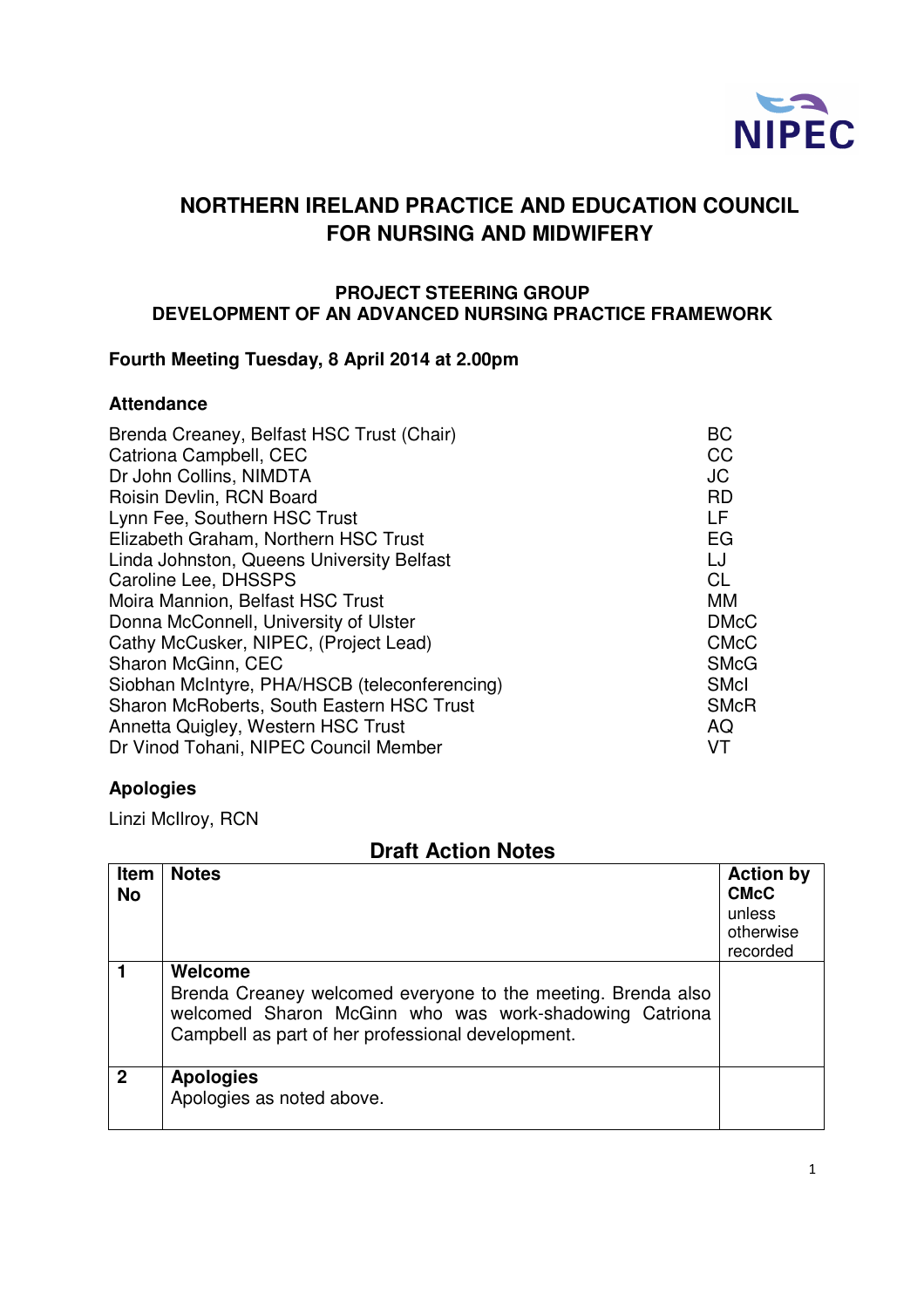

| 3 | Notes of the meeting held on 4 February 2014<br>Lynn Fee advised of a typo on page 2 of the previous notes insert<br>"medical" to read non-medical prescribing. With this amendment<br>the notes were agreed.<br><b>Matters Arising</b><br>Brenda asked that Cathy contact RQIA to clarify their nominated<br>representative to attend Project Steering Group meetings, in<br>replacement of Christine Goan.                                                                                                                                                                                                                                                                                                                                                                                                                                                                                                                                                                                                                                                 |  |
|---|--------------------------------------------------------------------------------------------------------------------------------------------------------------------------------------------------------------------------------------------------------------------------------------------------------------------------------------------------------------------------------------------------------------------------------------------------------------------------------------------------------------------------------------------------------------------------------------------------------------------------------------------------------------------------------------------------------------------------------------------------------------------------------------------------------------------------------------------------------------------------------------------------------------------------------------------------------------------------------------------------------------------------------------------------------------|--|
| 4 | Feedback from workshop on 8 April 2014<br>Brenda thanked the Group members for their contribution at the<br>morning workshop. The workshop was well-received by delegates<br>and there was good engagement with the group exercises which<br>was helpful to facilitate the refinement of the draft Framework.<br>Brenda requested that an email be drafted to Executive Directors<br>of Nursing to thank them for supporting the workshop with so many<br>delegates and advising them of a future workshop on 3 June 2014.<br>Brenda asked the sub-group to meet and make the refinements to<br>the draft Framework from feedback received at the workshop,<br>including the development of high level competency statements. It<br>was agreed that QUB would be represented on the sub-group and<br>Linda Johnston would confirm the nomination. The revised draft<br>Framework is to be circulated to delegates, Steering Group<br>members and Executive Directors of Nursing and their Nursing<br>Teams to allow for feedback prior to the next workshop. |  |
| 5 | <b>Feedback regarding Supervision for Advanced Nurse</b><br><b>Practitioners</b><br>Cathy tabled a note of the meeting held between Professors<br>Pascal McKeown and Linda Johnston, and also Moira Mannion,<br>Caroline Lee and Cathy McCusker. The notes of the meeting will<br>be emailed to Group members with the draft action notes from<br>today's Steering Group meeting.<br>The issues and challenges referred to in the note were as follows:<br>Need support for Advanced Nurse Practitioner role from Chief<br>$\bullet$<br>Medical Officer, Trust Medical Directors, NIMDTA and other<br>relevant HSC organisations<br>Supervision relevant to the area of practice (requirements from<br>$\bullet$<br>medical colleagues) needs to be funded while the practitioner is<br>undertaking the Advanced Nursing Practice master's degree<br>and following it<br>A requirement to quantify the amount of time required<br>$\bullet$<br>supervision, in the draft Framework and to ensure it is<br>adequately funded in order to get medical buy-in.  |  |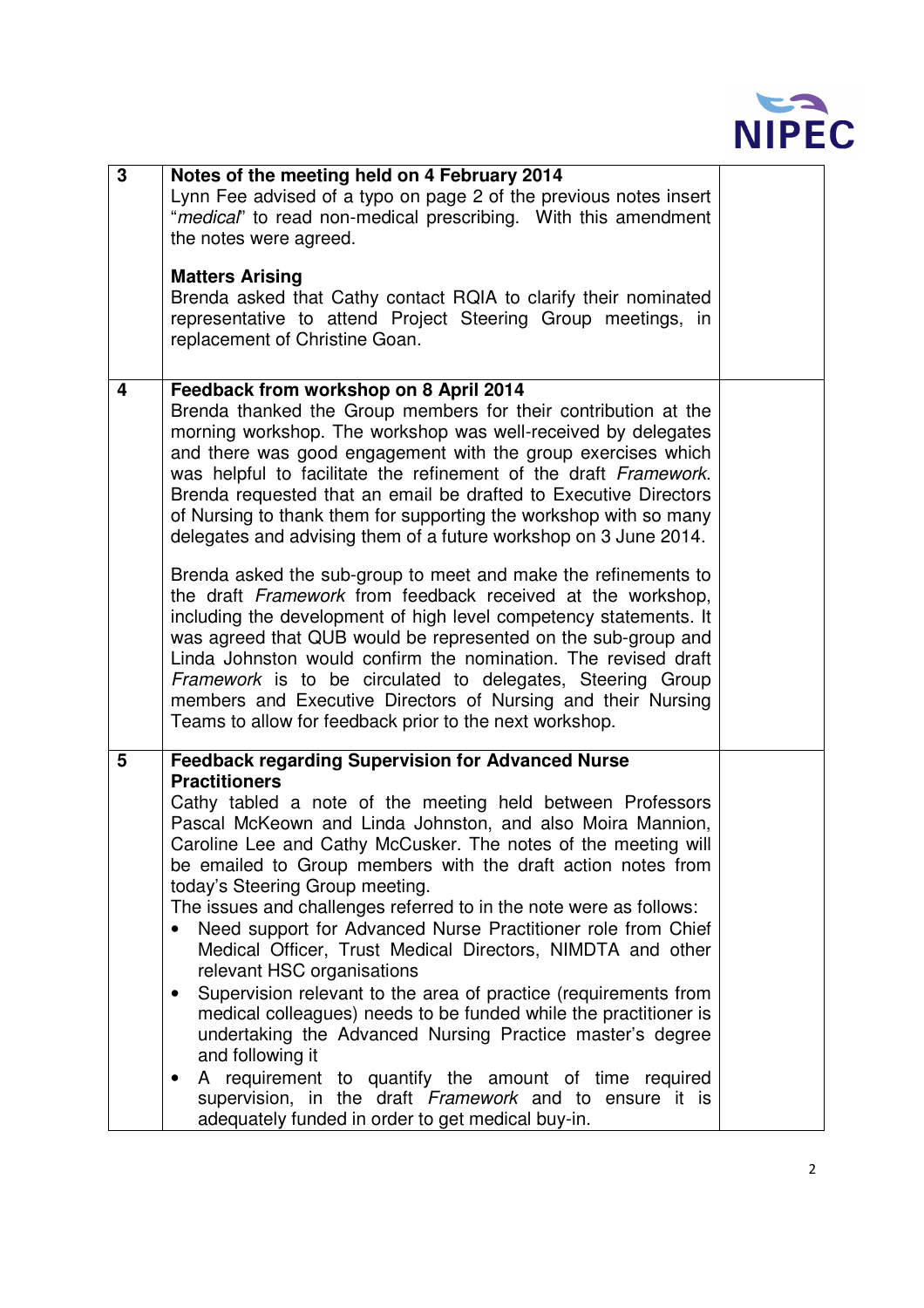

| Need for service to identify where Advanced Nurse Practitioner<br>$\bullet$<br>posts are required<br>Only those employed in the Advanced Nurse Practitioner role<br>$\bullet$<br>can use the title<br>Advanced Nursing Practice is not a recordable or registerable<br>$\bullet$<br>qualification.                                                                                                                                                                                                                                                            |                               |
|---------------------------------------------------------------------------------------------------------------------------------------------------------------------------------------------------------------------------------------------------------------------------------------------------------------------------------------------------------------------------------------------------------------------------------------------------------------------------------------------------------------------------------------------------------------|-------------------------------|
| Brenda asked that all members of the Group ensure that the<br>impact of the requirements for supervision for Advanced Nurse<br>Practitioners which will be defined in the draft Framework should<br>be discussed with their HSC Trust Senior Executive Teams<br>including their medical director colleagues. Brenda has already<br>done this in Belfast HSC Trust.                                                                                                                                                                                            | LF<br>EG<br><b>SMcR</b><br>AQ |
| Dr John Collins confirmed that he had spoken with the Chief<br>Executive of NIMDTA, Professor Keith Gardiner and he is<br>supportive of the Advanced Nurse Practitioner role. He confirmed<br>that NIMDTA was of the view that due to the probable small<br>numbers of Advanced Nurse Practitioners they could<br>be<br>accommodated within the training of middle grade doctors.                                                                                                                                                                             |                               |
| Caroline Lee confirmed that the Chief Nursing Officer (CNO) had<br>spoken with the Chief Medical Officer and she had his support for<br>the Advanced Nurse Practitioner role. Siobhan McIntyre reported<br>that her conversation with one of the GP advisors in the Board<br>raised concerns about the need for funding to enable GP support<br>for supervision of Advanced Nurse Practitioners in Primary Care.<br>Siobhan agreed to speak with some more Medical colleagues in<br>HSCB, including Drs Margaret O'Brien, Carolyn Harper and Sloan<br>Harper. | <b>SMcI</b>                   |
| <b>Brenda</b><br>highlighted the importance of have a<br>service<br>commissioning plan which is married with the education<br>commissioning plan to ensure there is adequate planning to<br>facilitate the introduction into service of Advanced Nurse<br>Practitioner posts. Moira Mannion reported that Agenda for Change<br>has a clause within it to enable the introduction of trainee posts -<br>thus supporting individuals to attain their master's degree if<br>appointed to the Advanced Nurse Practitioner post without it.                        |                               |
| John advised that to help F2 doctors determine their career<br>pathway preference, NIMDTA facilitate them to undertake a "taster"<br>module" where they watch and observe senior medical colleagues<br>in their preferred clinical speciality.                                                                                                                                                                                                                                                                                                                |                               |
| Elizabeth Graham proposed the use of the Learning Agreement<br>Templates, already in HSC trusts. These could be adapted to<br>incorporate work shadowing opportunities. Dr Vinod Tohani                                                                                                                                                                                                                                                                                                                                                                       |                               |